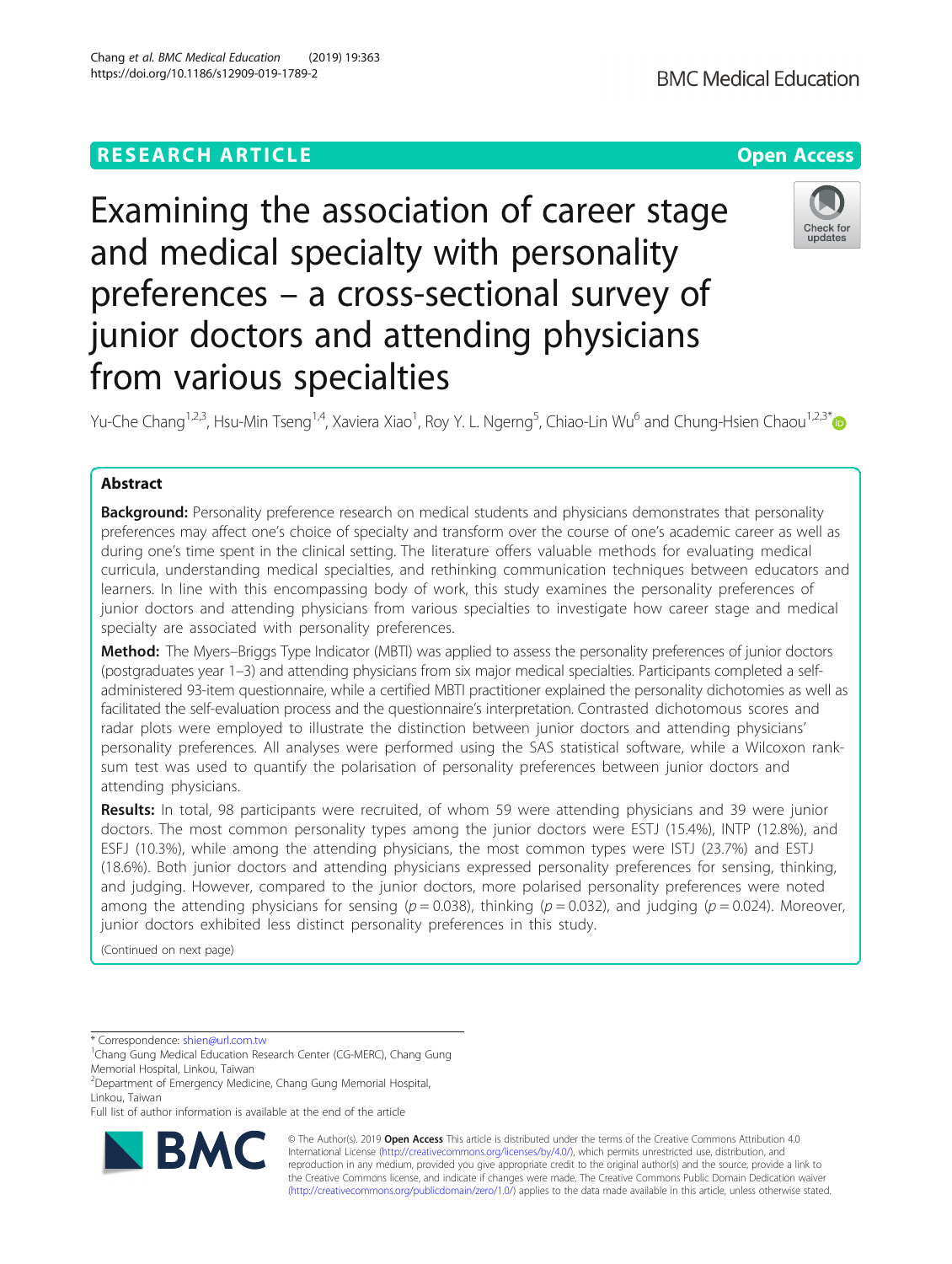#### (Continued from previous page)

**Conclusion:** Attending physicians and junior doctors exhibited greater personality inclinations for sensing, thinking, and judging, although the former expressed these personality preferences more strongly than the latter. These findings highlight that, amongst physicians, career stage is strongly associated with the expression of personality preferences.

Keywords: Personality preference, Personality type, Clinical training, Myers–Briggs type Indicator, Crosssectional survey, Career stage, Specialty

## Background

Previous studies reveal distinct differences in the personality preferences among physicians and the general population—that is, physicians' potential patients [\[1](#page-7-0), [2](#page-7-0)]. Namely, medical students and physicians express greater personality preferences for thinking and judging [\[3](#page-7-0)–[5](#page-7-0)]. Several studies have found that the personality preference for thinking is attributed to physicians in specialties such as surgery  $[6-8]$  $[6-8]$  $[6-8]$  and emergency medicine (EM)  $[2, 6]$  $[2, 6]$ [9,](#page-7-0) [10\]](#page-7-0). Even among healthcare executives, the preference for thinking was more pronounced than among their general business counterparts [[11\]](#page-7-0). A greater understanding of physicians' personality preferences can enhance their professional awareness [\[12](#page-7-0)] and, by extension, improve their approach to patient care [[1](#page-7-0)]. Personality preferences also speak to physicians' capacity for risk tolerance and shed light on their decision-making processes in the clinical setting [\[13](#page-7-0), [14\]](#page-7-0). For instance, Higgs's study reveals that the intuition preference is associated with higher levels of emotional intelligence [\[15](#page-7-0)]. The literature also demonstrates that a greater understanding of personality preferences may affect medical training curricula insofar as personality preferences can illuminate learners' support needs and learning styles [\[4](#page-7-0), [16\]](#page-7-0). Moreover, personality preference research has led to a more comprehensive understanding of how faculty evaluations of residents' performances should be approached [\[17](#page-7-0), [18](#page-7-0)].

Within research on physicians' personality preferences, some opportunities have been overlooked. Relatively few studies interrogate the differences in personality preferences among physicians at different career stages and across various medical specialties. As such, our research aims to determine how career stage and medical specialty are associated with personality preferences by examining those preferences among junior doctors and attending physicians. Although many junior doctors in our study had nominated a specialty, their specialty choices were exclusively provisional and were therefore not considered; conversely, attending physicians' specialty choices were considered an area of interest. We referred to previous findings on the personality preferences of emergency physicians (EPs), physicians from

surgical specialties, and physicians from non-surgical specialties to determine whether or not similar trends may be identified among our study population.

#### Methods

## Study design and setting

Our cross-sectional study utilised the Myers–Brigg Type Indicator (MBTI) instrument to assess the personalities of our participating junior doctors (post-graduate years 1–3) and attending physicians. The sample size was predetermined according to previous studies wherein the MBTI was deployed [[19,](#page-7-0) [20\]](#page-7-0). Convenience sampling was used, and the study was conducted between August 1, 2015 and July 31, 2016 at Chang Gung Memorial Hospital, Linkou branch—a large, 3800-bed, tertiary, private, multispecialty medical centre located in an urban area in North Taiwan. Ethical approval for this study was obtained from the Chang Gung Memorial Hospital and Chang Gung University Institutional Review Board (103–7538B). Participation was voluntary, informed consent was acquired, and participants' anonymity was guaranteed.

#### **Participants**

Attending physicians from internal medicine, paediatrics, surgery, obstetrics, and gynaecology (OB/GYN), EM, and family medicine were recruited. These six key medical specialties were chosen because they tend to encompass a high proportion of attending physicians. Notably, these six specialties are among the top nine in the United States in terms of the number of physicians employed therein [[21\]](#page-7-0). These specialties encompass 66% of all working physicians in the United Kingdom [[22](#page-7-0)] and 72% in Australia [[23\]](#page-7-0). In Taiwan, these medical specialties are similarly prominent, and all medical graduates are in fact required to participate in a clinical rotation curriculum in the aforementioned specialties [[24\]](#page-7-0). When considering the prominence of these six medical specialties, their inclusion in our sample of attending physicians was an important element of building a representative sample of attending physicians' personality preferences. Hereafter, these specialties will be referred to as surgical specialties (i.e., surgery and OB-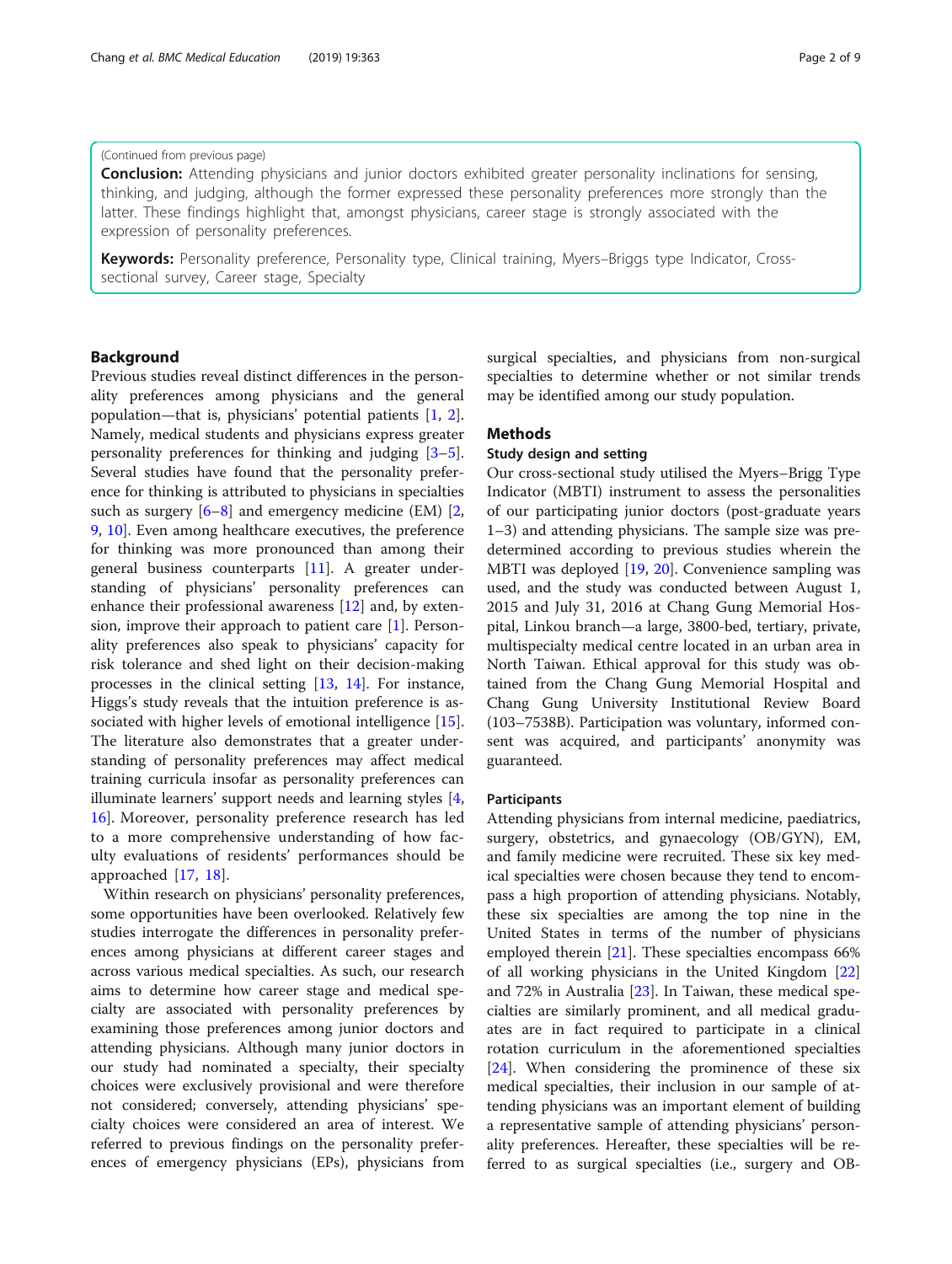GYN), EM, and non-surgical specialties (i.e., family medicine, paediatrics, and internal medicine). By differentiating between surgical, non-surgical, and EM, our study attempts to consider whether or not any distinctions between attending physicians may be noted. Although junior doctors make provisional specialty choices, these provisional choices are not considered in our research.

## Instrument and data collection

Developed in 1962, the MBTI questionnaire is a personality assessment tool based on Carl Jung's theory of psychological types. The questionnaire has been used extensively for the purposes of career assessment and leadership development as well as to understand communication approaches, learning styles, counselling orientations, and methods of coaching and teambuilding [[19](#page-7-0), [25](#page-7-0)]. The MBTI instrument's value and use in psychotherapy, the clinical setting, career development, and research settings are based on its reliability and validity [[26\]](#page-7-0). The MBTI comprises four dichotomies of personality preferences: extraversion/introversion (E/ I); sensing/intuition (S/N); thinking/feeling (T/F); and judging/perceiving  $(J/P)$  [[27\]](#page-7-0). These four axes form sixteen different combinations, such as ESTJ (extroverted, sensing, thinking, judging) or INFP (introverted, intuition, feeling, perceiving), that are also known as personality types. A detailed description of these dimensions is summarised in Table 1 [[27](#page-7-0)]. Despite the clarity of these dichotomies, Lloyd [[28](#page-7-0)] cautions that the personality preferences within each of the MBTI's four dimensions should not be perceived as wholly distinct; namely, an individual is constitutionally neither an extrovert nor an introvert.

We engaged CCP Asia Pacific—which has been certified by the Myers and Briggs Foundation—to administer the MBTI instrument to our participants. A certified MBTI practitioner facilitated the administration and interpretation process, starting with an introduction to the four dichotomies and an explanation of the sixteen personality types. Participants selfevaluated their personality preferences before filling out the 93-item MBTI questionnaire and were rated on each dimension to produce their four-letter personality types. The MBTI results were delivered via a conversation facilitated by a trained practitioner who clarified any ambiguity regarding the MBTI typology and helped the respondents reach a consensus for their personality types.

## Statistical analysis

All analyses were performed using the SAS statistical software. Numerical data were presented as the mean (standard deviation, SD), and categorical data for the personality preference distribution were presented as the count (percentage). A comparison of contrasted dichotomous scores on individual MBTI profiles between the junior doctors and attending physicians was made using a Wilcoxon rank-sum test to quantify the polarisation of personality preferences between the two groups. Radar plots were also created to illustrate the differences in the MBTI results between the junior doctors and attending physicians from various specialties.

## Results

## Participants' characteristics

The study involved 59 attending physicians, including 23 non-surgical physicians (12 internists, 6 paediatricians, and 5 family medicine physicians), 18 EPs, and 18 physicians from surgical specialties (14 surgeons and 4 OB-GYNs). The attending physicians comprised 45 males and 14 females, with a mean age  $(\pm SD)$  of  $41.6 \pm 6.4$ years, thus averaging  $9.92 \pm 5.71$  years of experience. Of the 39 junior doctors, 32 were in their post-graduate year 1 (PGY1) and 7 were in their post-graduate year 2– 3 (PGY2–3). Amongst the 39 junior doctors, 25 were male and 14 were female, and the mean age was  $27.6 \pm$ 1.77 years.

#### Distribution of participants' personality preferences

A detailed list of scores for each personality type for the various participant groups is provided in Table [2.](#page-3-0) With

Table 1 Summary of MBTI four pairs of dichotomies of preferences

| Dichotomy                             | Description                                                                                                                                             |
|---------------------------------------|---------------------------------------------------------------------------------------------------------------------------------------------------------|
| Extraversion $(E)$ – Introversion (I) | Look at whether people prefer to focus their perceptions<br>and judgment on the outer (E) or inner (I) worlds                                           |
| Sensing $(S)$ – Intuition $(N)$       | Look at whether people absorb information by observing<br>facts using their five senses (S) or via using their intuition<br>and looking at meanings (I) |
| Thinking $(T)$ – Feeling $(F)$        | look at whether people logical think through their decisions<br>(T) or rely on their feelings and values to make decisions (F)                          |
| Judging $(J)$ – Perceiving $(P)$      | look at whether people deal with the outer world using a<br>judgment (J) or perceptive (P) process.                                                     |

Myers, I., & Myers, P. (2010). Gifts differing: Understanding personality type. Nicholas Brealey Publishing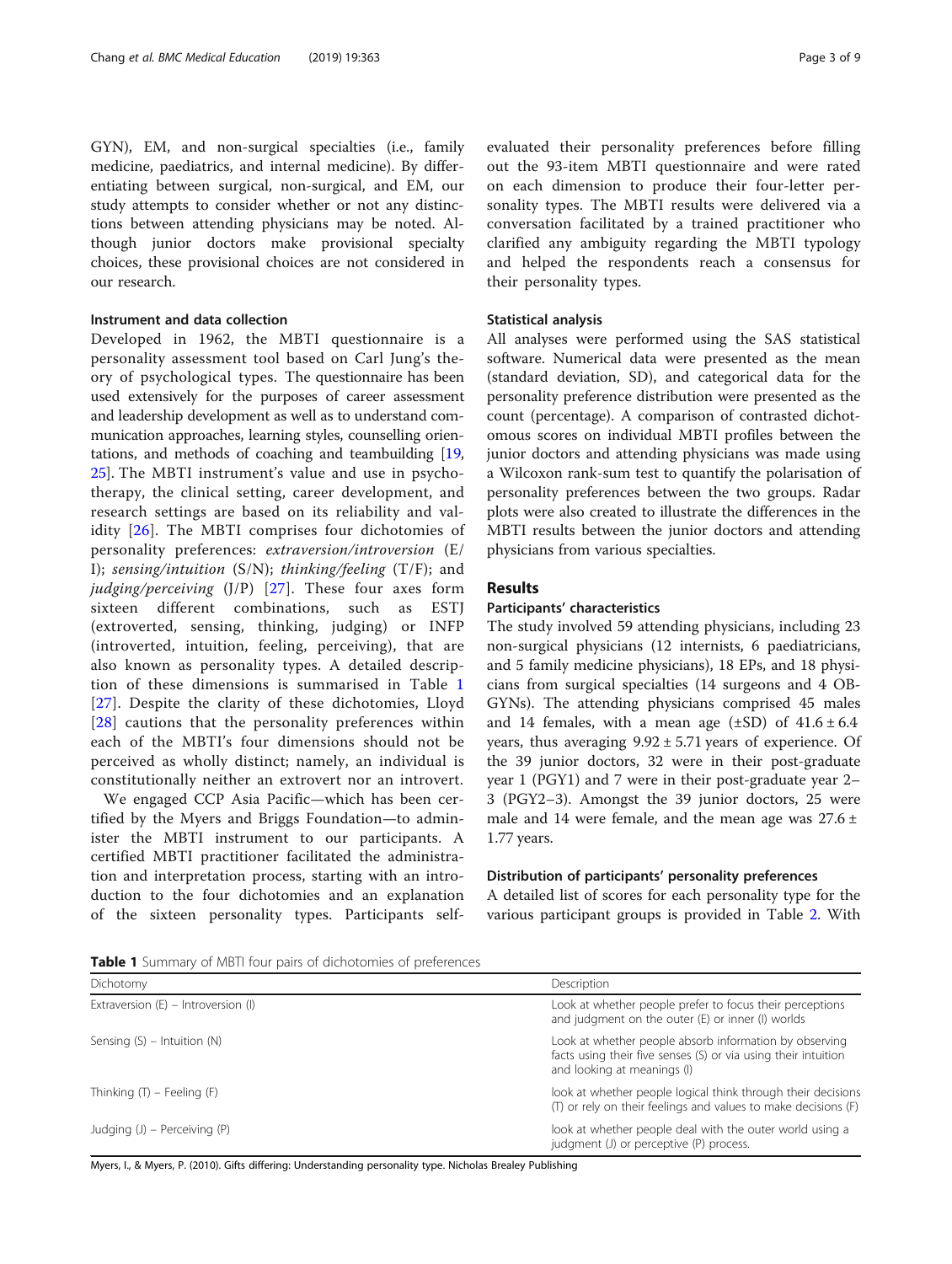|                 | Junior Doctors <sup>a</sup> |        | Attending physicians |        |                |                                        |                |                       |                |               |  |
|-----------------|-----------------------------|--------|----------------------|--------|----------------|----------------------------------------|----------------|-----------------------|----------------|---------------|--|
|                 | $(n = 39)$                  |        | Overall $(n = 59)$   |        |                | Non-surgical <sup>b</sup> ( $n = 23$ ) |                | Surgical ( $n = 18$ ) |                | EM $(n = 18)$ |  |
|                 | mean                        | (SD)   | mean                 | (SD)   | mean           | (SD)                                   | mean           | (SD)                  | mean           | (SD)          |  |
| Gender          |                             |        |                      |        |                |                                        |                |                       |                |               |  |
| M (%)           | 25                          | (64.1) | 45                   | (76.3) | 16             | (69.6)                                 | 15             | (83.3)                | 14             | (77.8)        |  |
| F(96)           | 14                          | (35.9) | 14                   | (23.7) | $\overline{7}$ | (30.4)                                 | 3              | (16.7)                | $\overline{4}$ | (22.2)        |  |
| Age (yrs)       | 27.6                        | (1.77) | 41.6                 | (6.4)  | 44.0           | (6.92)                                 | 40.6           | (5.09)                | 39.6           | (6.20)        |  |
| Seniority (yrs) | <b>NA</b>                   |        | 9.92                 | (5.71) | 11.6           | (6.47)                                 | 8.78           | (4.26)                | 8.89           | (5.70)        |  |
| MBTI results    |                             |        |                      |        |                |                                        |                |                       |                |               |  |
| Extrovert       | 9.90                        | (6.91) | 9.31                 | (5.95) | 8.35           | (6.24)                                 | 10.22          | (6.23)                | 9.61           | (5.44)        |  |
| Introvert       | 11.0                        | (6.94) | 11.7                 | (5.95) | 12.65          | (6.24)                                 | 10.78          | (6.23)                | 11.39          | (5.44)        |  |
| Sensing         | 14.5                        | (4.96) | 16.7                 | (4.99) | 17             | (4.83)                                 | 17.44          | (5.14)                | 15.61          | (5.14)        |  |
| Intuition       | 11.5                        | (4.96) | 9.24                 | (4.95) | 8.91           | (4.79)                                 | 8.56           | (5.14)                | 10.33          | (5.08)        |  |
| Thinking        | 12.2                        | (5.41) | 14.8                 | (5.47) | 13.61          | (5.85)                                 | 15.94          | (4.87)                | 15.28          | (5.51)        |  |
| Feeling         | 11.8                        | (5.41) | 9.15                 | (5.47) | 10.39          | (5.85)                                 | 8.06           | (4.87)                | 8.67           | (5.52)        |  |
| Judging         | 12.3                        | (6.94) | 15.5                 | (6.27) | 16.87          | (6.70)                                 | 14.28          | (6.09)                | 15.11          | (5.89)        |  |
| Perceiving      | 9.67                        | (6.94) | 6.46                 | (6.27) | 5.13           | (6.70)                                 | 7.72           | (6.09)                | 6.89           | (5.89)        |  |
| Dichotomy       |                             |        |                      |        |                |                                        |                |                       |                |               |  |
| $ ($ , % $) $   | 22                          | (56.4) | 32                   | (54.2) | 14             | (60.9)                                 | $\overline{7}$ | (38.9)                | 11             | (61.1)        |  |
| II (S, %)       | 23                          | (59.0) | 44                   | (74.6) | 18             | (78.3)                                 | 15             | (83.3)                | 11             | (61.1)        |  |
| III $(T, %)$    | 22                          | (56.4) | 36                   | (61.0) | 12             | (52.2)                                 | 14             | (77.8)                | 10             | (55.6)        |  |
| IV (J, %)       | 20                          | (51.3) | 42                   | (71.2) | 18             | (78.3)                                 | 12             | (66.7)                | 12             | (66.7)        |  |

<span id="page-3-0"></span>Table 2 Descriptive and demographic results

<sup>a</sup>PGY1–3<br><sup>b</sup>EM phu

EM physician was not included in non-surgical physicians

Abbreviation: EM Emergency medicine, NA Non-accessible

the exception of the E/I dimension, the mean score difference between the two personality types in each dichotomy was distinct between the junior doctors and attending physicians. The most notable difference was the J/P dichotomy, which grew from 2.67 among junior doctors to 9.08 among attending physicians.

At the bottom of Table 2, the participants were categorised according to their higher scores for each personality dichotomy. Overall, junior doctors and attending physicians were more likely to express ISTJ. However, in comparison to junior doctors, attending physicians expressed stronger preferences for the latter three (sensing, thinking, and judging). The frequency distribution for the personality type combinations is presented in Table [3.](#page-4-0) The most common personality types were ESTJ (15.4%), INTP (12.8%), and ESFJ (10.3%) among the junior doctors and ISTJ (23.7%) and ESTJ (18.6%) among the attending physicians.

When breaking down the specialties, attending physicians from surgical specialties stood out among the attending physicians in the E/I and T/F dimensions. Attending physicians from surgical specialties (77.8%) expressed stronger preferences for thinking, while the attending physicians from non-surgical specialties (52.2%) and EPs (55.6%) had broadly similar preferences for thinking as did the junior doctors (56.4%). Additionally, junior doctors, attending physicians from non-surgical specialties, and EPs were more likely to be introverted (56.4–61.1%), while attending physicians from surgical specialties were more likely to be extroverted (61.1%). Although all attending physicians exhibited a greater preference for sensing, EPs demonstrated the lowest preference (61.1%) compared to attending physicians from both surgical specialties (83.3%) and non-surgical specialties (78.3%). Lastly, while all attending physicians exhibited a high preference for judging, physicians from non-surgical specialties (78.3%) expressed a higher preference for judging than did the EPs (66.7%) and physicians from surgical specialties (66.7%).

## Polarisation of personality preferences between junior doctors and attending physicians

The differences in the junior doctors' and attending physicians' scores for each dimension are analysed and depicted in Table [4](#page-4-0). The findings reveal a trend of polarisation within three personality dichotomies; the mean difference in the attending physicians' scores was significantly greater than that of the junior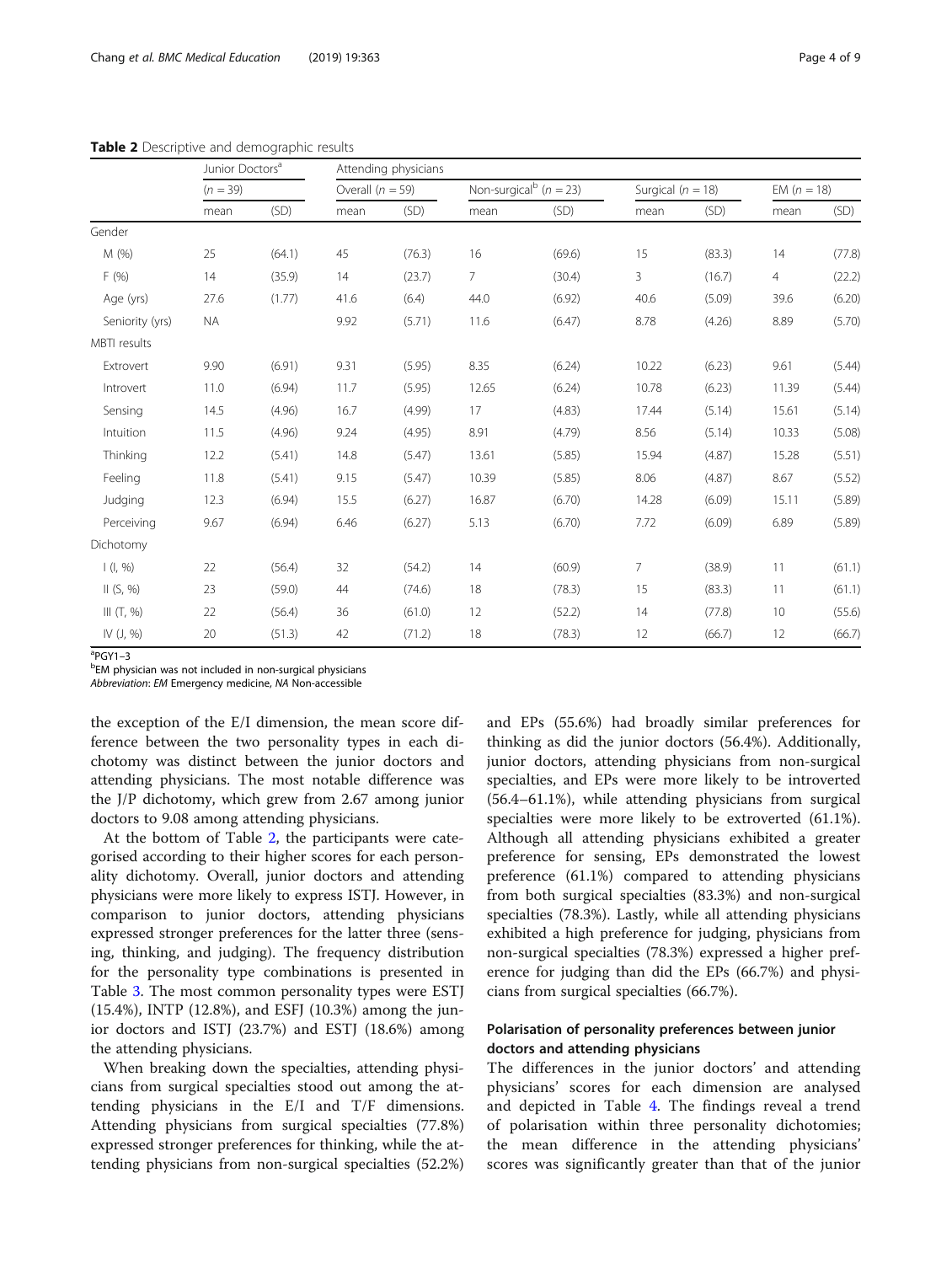<span id="page-4-0"></span>Table 3 Distribution of personality preference

|               |                              | Junior Doctors ( $n = 39$ ) |               |                                |               | Attending Physicians ( $n = 59$ )                                                                                                                       |               |                             |               |  |
|---------------|------------------------------|-----------------------------|---------------|--------------------------------|---------------|---------------------------------------------------------------------------------------------------------------------------------------------------------|---------------|-----------------------------|---------------|--|
|               |                              | Sensing (S)                 |               | Intuition (N)                  |               | Sensing (S)                                                                                                                                             |               | Intuition (N)               |               |  |
|               |                              | Thinking (T)                | Feeling (F)   | Thinking $(T)$                 | Feeling (F)   | Thinking (T)                                                                                                                                            | Feeling (F)   | Thinking $($ T)             | Feeling (F)   |  |
| Introvert (I) | Judging (J)                  | ISTJ 3 (7.69)               | ISFJ 0 (0.00) | INTJ 2 (5.13)                  | INFJ 3 (7.69) | $ISTJa$ 14 (23.7)                                                                                                                                       | ISFJ 5 (8.47) | INTJ 2 (3.39)               | INFJ 2 (3.39) |  |
|               | Perceiving (P) ISTP 3 (7.69) |                             | ISFP 3 (7.69) | $INTPa 5 (12.8)$ INFP 1 (2.56) |               | ISTP 1 (1.69)                                                                                                                                           | ISFP 3 (5.08) | INTP 2 (3.39)               | INFP 3 (5.08) |  |
| Extrovert (E) | Perceivina (P)               | ESTP 2 (5.13) ESFP 2 (5.13) |               | ENTP 2 (5.13)                  |               | ENFP 2 (5.13) ESTP 2 (3.39)                                                                                                                             | ESFP 3 (5.08) | ENTP 1 (1.69) ENFP 2 (3.39) |               |  |
|               | Judging (J)                  |                             |               |                                |               | ESTJ <sup>a</sup> 6 (15.4) ESFJ <sup>a</sup> 4 (10.3) ENTJ 0 (0.00) ENFJ 1 (2.56) ESTJ <sup>a</sup> 11 (18.6) ESFJ 5 (8.47) ENTJ 2 (3.39) ENFJ 1 (1.69) |               |                             |               |  |
|               | Data presented as number (%) |                             |               |                                |               |                                                                                                                                                         |               |                             |               |  |

a proportion greater than 10%

doctors in dichotomy II–S/N (7.47 vs 2.92,  $p = 0.038$ ), dichotomy III–T/F (5.68 vs 0.41,  $p = 0.032$ ), and dichotomy VI–J/P (9.08 vs 2.67,  $p = 0.024$ ). These results indicate that, in our cross-sectional survey, junior doctors possess notably balanced personality preferences, while attending physicians have more pronounced preferences for sensing, thinking, and judging. In Fig. [1](#page-5-0), radar plots stratified by specialties for the junior doctors and attending physicians illustrate the distinction between the personality preferences of both. A more circular-shaped figure was presented in the junior doctors' plot, which indicates relatively balanced personality preferences. This result stands in contrast against the attending physicians' plot, which contains multiple spikes and demonstrates that attending physicians express the same personality preferences as their counterparts albeit to a greater degree.

## **Discussion**

Our study determined that junior doctors and attending physicians from different specialties are most likely to exhibit the sensing, thinking, and judging preferences, thus reaffirming what has been identified in previous research [\[3](#page-7-0)–[5](#page-7-0), [29](#page-7-0), [30](#page-7-0)]. More importantly, this study makes a valuable contribution to the medical field by revealing that, in three of four personality preferences (sensing, thinking, and judging), the attending physicians expressed stronger personality preferences than did the junior doctors. The latter were remarkably more neutral in their preferences for sensing, thinking, and judging, thus indicating a statistically significant difference.

This finding suggests that clinical experience may be a factor in the personality preferences of junior doctors and attending physicians alike, which reflects prior research on personality preferences and their development. Medical and dental students have been tested with the MBTI to demonstrate that students' personality preferences change over time  $[31-33]$  $[31-33]$  $[31-33]$ , while other research identifies that teachers possess more polarised personality preferences than their students [[18\]](#page-7-0). Considering the impact of clinical experience is important in any study that tackles personality preferences insofar as personality and its development can be affected by major or minor life events. Notably, work-related events have a significant effect in changing the behavioural or cognitive traits of one's personality [[34\]](#page-8-0). As Martinou's [[35\]](#page-8-0) work reveals, junior trainees are likely to enjoy human interaction and may therefore exhibit a greater preference for feeling; however, as their careers progress, they may begin expressing a greater preference for thinking as they reflect upon their practice. Indeed, physicians are trained to use scientific evidence when exercising their judgment, and clinical experiences allow physicians to refine their critical thinking and decision-making skills, which may accentuate their thinking and judging personality preferences.

In addition to comparing junior doctors and attending physicians, our study makes a unique contribution to medical field by considering how one's specialty choice might play a role in one's personality preferences. As is

Table 4 Comparisons of contrasted dichotomous scores<sup>a</sup> on MBTI profiles between junior doctors and attending physicians

|                                     | Attending physicians |        | Junior Doctors |        | <i>p</i> -value |
|-------------------------------------|----------------------|--------|----------------|--------|-----------------|
| Dichotomy I (Introvert - Extrovert) | 2.39                 | (11.9) |                | (13.8) | 0.727           |
| Dichotomy II (Sensing - Intuition)  | 7.47                 | (9.94) | 2.92           | (9.91) | $0.038*$        |
| Dichotomy III (Thinking - Feeling)  | 5.68                 | (10.9) | 0.41           | (10.8) | $0.032*$        |
| Dichotomy IV (Judging - Perceiving) | 9.08                 | (12.5) | 2.67           | (13.9) | $0.024*$        |

Data presented as mean (SD)

<sup>a</sup>Contrasted dichotomous scores, namely the difference of two aspect of score measurements within the same dichotomy, between junior doctors and attending physicians

\*Statistically significant ( $p < 0.05$ ) using independent Wilcoxon rank-sum test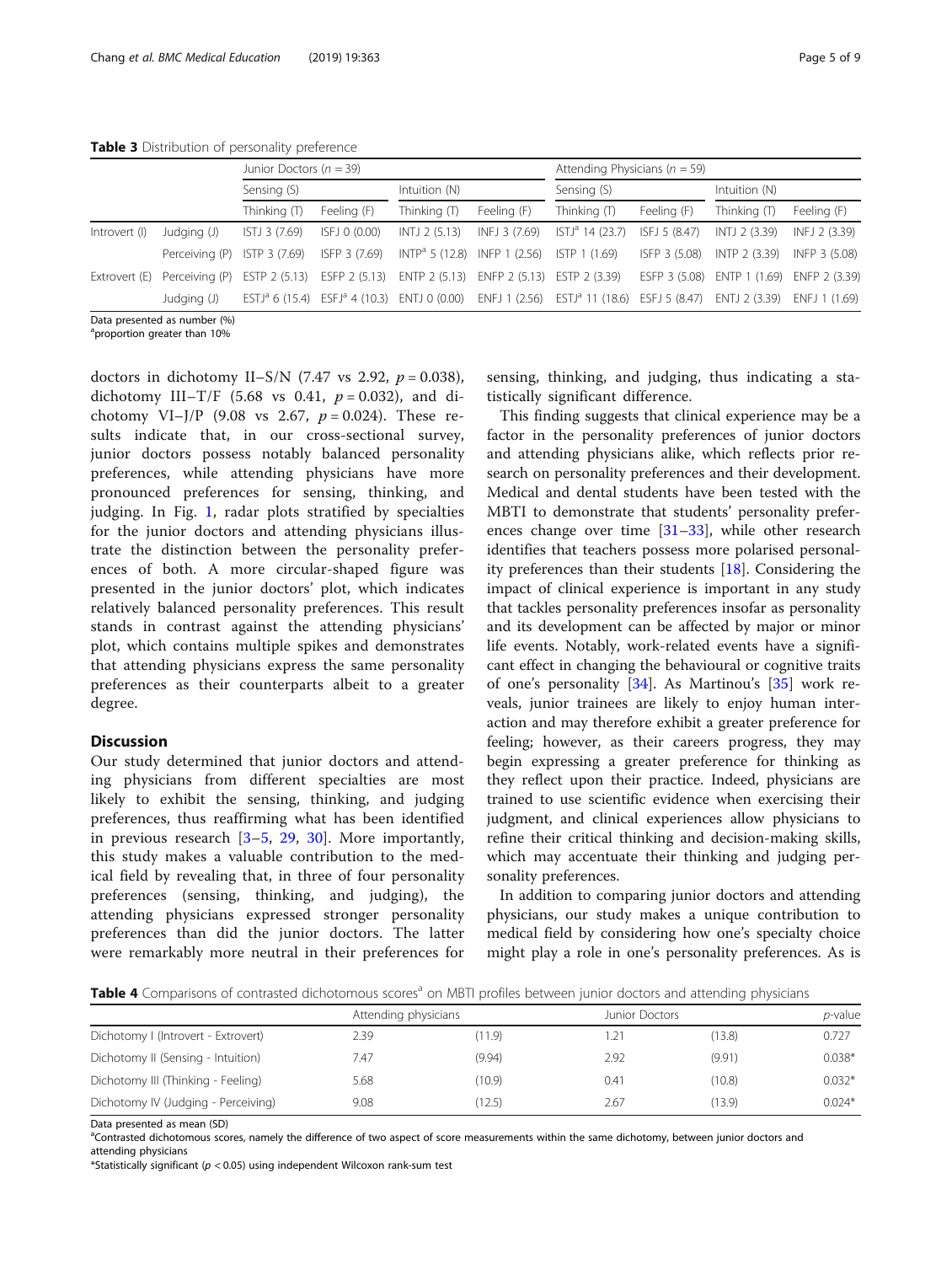<span id="page-5-0"></span>

illustrated in Fig. 1, our study considers how attending physicians across key medical specialties (i.e., physicians from surgical specialties, EPs, and physicians from nonsurgical specialties) may differently emphasise certain personality preferences. To our knowledge, ours is the first study to incorporate attending physicians from various specialties and junior doctors. Several personality assessment tools have been implemented to explore the relationship between personality preferences and medical specialty amongst undergraduates in order to facilitate tailored career coaching and help students evaluate the many existing specialties [[7,](#page-7-0) [8](#page-7-0)]. Bell [\[18\]](#page-7-0) examines the diverse personality styles of post-graduate medical students and their teachers as well as their impact on learning. To our knowledge, large-scale studies concerning personality preferences in healthcare focus on medical students [\[17](#page-7-0)], and very few have been conducted with clinical teachers, senior physicians, or other medical staff [[36,](#page-8-0) [37\]](#page-8-0). Although the case number of enrolled physicians from various specialties is relatively limited in our research, we identified interesting trends that are noteworthy for future studies.

Compared to EPs and attending physicians from non-surgical specialties, attending physicians from surgical specialties expressed the strongest preferences for extraversion and thinking. This result affirms studies wherein the MBTI and alternative personality assessment tools reveal similar findings [[7,](#page-7-0) [8,](#page-7-0) [38](#page-8-0), [39](#page-8-0)]. The overall consistency of surgeons' personality preference for extraversion suggests that it is worthwhile to consider how surgical training in their work context might require extraversion; additional thorough research might inform how such a work culture affects surgeons who express a greater personality preference for introversion. The EPs in our study were more likely to exhibit the ITSJ preferences; with the exception of the E/I profile, the main difference between EPs and attending physicians from surgical and non-surgical specialties was highlighted in the S/N dichotomy. Although all attending physicians in our study expressed a preference for sensing, EPs exhibited less preference for sensing (61.1%) than did attending physicians from both surgical specialties (83.3%) and non-surgical specialties (78.3%). In other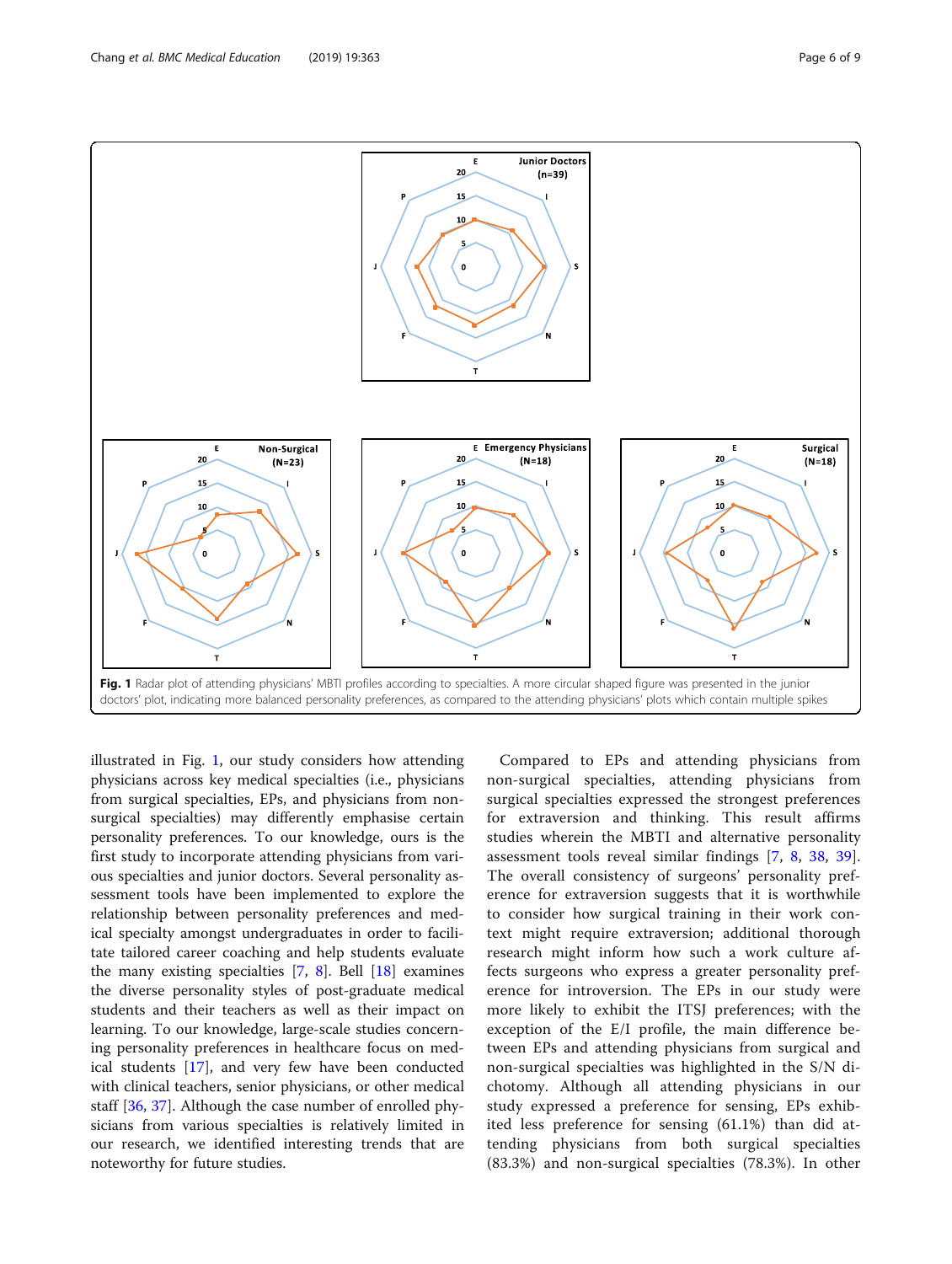words, the characteristics of an intuitive personality preference are not diametrically oppositional in understanding how EPs process information. Within Boyd and Brown's study of EPs' personality types, the single most common personality preference in their study cohort was the ENTJ type  $(n = 12; 17.7%)$ ; in fact, 58.8% of the EPs in the study exhibited the intuitive trait [[2\]](#page-7-0). One possible explanation for this finding may be that, as outlined in the 2016 Model of the Clinical Practice of Emergency Medicine [\[40](#page-8-0)], when patients in the emergency department present ambiguous symptoms rather than a known illness or disease, EPs must use pattern recognition to diagnose conditions during such time-constrained encounters [[41\]](#page-8-0). Paying attention to patterns and deconstructing their meanings are tasks associated with intuition [\[27\]](#page-7-0). Moreover, multitasking—a core skill in EM—requires the intuitive trait of pattern recognition [[40,](#page-8-0) [42\]](#page-8-0).

In our study cohort, attending physicians from nonsurgical specialties were more likely to exhibit the judging (78.3%) preference than the attending physicians from surgical specialties (66.7%) and EPs (66.7%). Making decisions in a planned and organised manner with as much control as possible is a hallmark of attending physicians from non-surgical specialties. By contrast, EPs and attending physicians from surgical specialties may prefer flexibility and spontaneity in their decision making due to the nature of their work [[27,](#page-7-0) [43](#page-8-0), [44](#page-8-0)]. Indeed, we identified that attending physicians from surgical specialties and EPs scored higher in tough-mindedness and in impulsive sensation seeking than family medicine residents; the former were more likely to be 'adrenaline junkies' who expressed greater stress resistance and risktaking abilities [[42,](#page-8-0) [45,](#page-8-0) [46\]](#page-8-0). Overall, a scarce number of studies investigate the personality preferences of attending physicians from non-surgical specialties, and thus future research must be conducted to reveal more favourable comparisons and to construct a greater understanding of physicians from heavily staffed non-surgical specialties.

## Limitations

The MBTI instrument is very costly. Due to limited funding, this study included merely 98 participants. Therefore, whilst we were also able to observe a trend in how attending physicians from surgical specialties, non-surgical specialties, and EM differed in their personality preferences, the sample size for each group was relatively small. Nevertheless, our findings permitted us to make connections to the personality preference literature that specifically explores specialisation. The limited number of participants also indicated that directly examining any personality type would be inappropriate; examining personality types is especially difficult because the MBTI personality assessment tool constitutes sixteen possible personality types. Financial parameters also led us to employ convenience sampling, and although it served our aims, we recognise that this approach carries a degree of bias. Finally, this study was conducted in a single medical centre. Further studies that utilise the MBTI instrument and include a greater number of attending physicians and junior doctors across various hospitals may strengthen our understanding of personality preferences among both junior doctors and attending physicians from various specialties.

## Conclusion

Our study demonstrates that junior doctors and attending physicians exhibit personality preferences for sensing, thinking, and judging. Attending physicians express these personality preferences more strongly than do junior doctors, and these findings highlight that, amongst physicians, career stage is associated with the accentuation of personality preferences. Furthermore, a more thorough understanding of personality preferences amongst physicians at varying career stages and across specialties can promote greater self-awareness amongst physicians as they negotiate workplace challenges and seek to improve their communication skills.

## Appendix

Table 5 Career stage and specialty group of participants

| Career stage          | Specialty group                         | No. |
|-----------------------|-----------------------------------------|-----|
| Junior doctors        |                                         | 39  |
| PGY1ª                 | NA <sup>c</sup>                         | 32  |
| PGY <sub>2</sub>      | Psychiatry                              | 1   |
|                       | <b>Emergency Medicine</b>               | 1   |
| PGY3                  | Nuclear Medicine                        | 1   |
|                       | Laboratory Medicine                     | 1   |
|                       | Family Medicine                         | 2   |
|                       | Physical Medicine and<br>Rehabilitation | 1   |
| Attending Physiciansb |                                         | 59  |
|                       | Surgery                                 | 14  |
|                       | Obstetrics and Gynecology               | 4   |
|                       | <b>Emergency Medicine</b>               | 18  |
|                       | Pediatrics                              | 6   |
|                       | Family Medicine                         | 5   |
|                       | Internal medicine                       | 12  |

<sup>a</sup> Abbreviation: PGY1, postgraduate year 1

**b**Qualified specialist, attending hospital in particular specialty

<sup>c</sup>PGY1 Participants make provisional specialty choices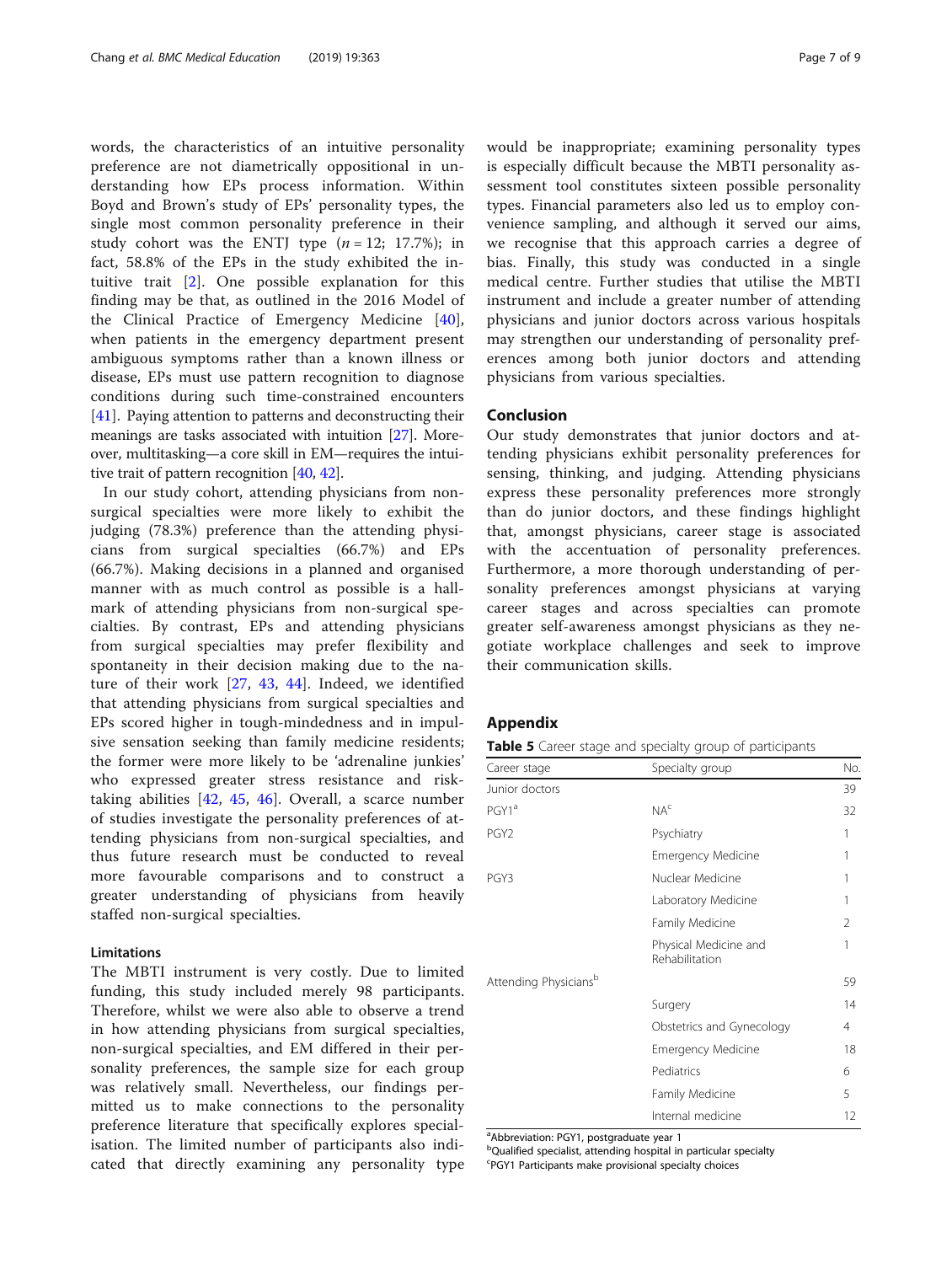#### <span id="page-7-0"></span>Abbreviations

E/I: Extraversion/introversion; EM: Emergency medicine; EP: Emergency physician; ESTJ: Extraversion, sensing, thinking, judging; INTP: Introversion, intuition, thinking, perceiving; J/P: Judging/perceiving; MBTI: Myers–Briggs Type Indicator; PGY1: Post-graduate year one; S/N: Sensing/intuition; T/ F: Thinking/feeling

#### Acknowledgements

All authors thank Chien-Da Huang for his help in manuscript peer-review prior to submission for improving the quality of this article.

#### Authors' contributions

Author Contributions: conceptualization: YCC, CHC. Author Contributions: methodology: YCC, HMT. Author Contributions: software: RNYL, CLW. Author Contributions: validation: HMT, CHC. Author Contributions: formal analysis: YCC, MHT. Author Contributions: investigation: YCC, CLW. Author Contributions: resources: YCC, CLW. Author Contributions: data curation: YCC, CLW. Author Contributions: writing (original draft preparation): YCC, RNYL, XX. Author Contributions: writing (review and editing): HMT, CHC, XX. Author Contributions: visualization: HMT, CHC. Author Contributions: supervision: CHC. Author Contributions: project administration: RNYL, CLW. Author Contributions: funding acquisition: YCC. All authors read and approved the final manuscript.

#### Funding

This work was supported by funding from the Chang Gung Medical Foundation (Funding Number CDRPG3E0061).

#### Availability of data and materials

The datasets used and/or analysed during the current study are available from the corresponding author on reasonable request.

#### Ethics approval and consent to participate

Ethical approval for this study was obtained from the Chang Gung Memorial Hospital and Chang Gung University Institutional Review Board (103-7538B). Written informed consent was obtained from the study participants.

#### Consent for publication

Not applicable.

#### Competing interests

The authors declare that they have no competing interests.

#### Author details

<sup>1</sup>Chang Gung Medical Education Research Center (CG-MERC), Chang Gung Memorial Hospital, Linkou, Taiwan. <sup>2</sup>Department of Emergency Medicine, Chang Gung Memorial Hospital, Linkou, Taiwan. <sup>3</sup>Chang Gung University College of Medicine, Taoyuan, Taiwan. <sup>4</sup> Department of Health Care Management, Chang Gung University, Taoyuan, Taiwan. <sup>5</sup>Risk Society and Policy Research Center, National Taiwan University, Taipei, Taiwan. 6 Department of Otorhinolaryngology, Head and Neck Surgery, Chang Gung Memorial Hospital, Linkou, Taiwan.

## Received: 3 May 2019 Accepted: 3 September 2019 Published online: 23 September 2019

#### References

- 1. Clack GB, Allen J, Cooper D, Head JO. Personality differences between doctors and their patients: implications for the teaching of communication skills. Med Educ. 2004;38(2):177–86.
- 2. Boyd R, Brown T. Pilot study of Myers Briggs type Indicator personality profiling in emergency department senior medical staff. Emerg Med Australas. 2005;17(3):200–3.
- 3. Kim S, Kim J-H, Hur Y. A proposal on educational method of studying by comparing medical Students' personality types and class achievement. Korean J Med Educ. 2005;17(2):107–20.
- 4. Jessee SA, O'Neill PN, Dosch RO. Matching student personality types and learning preferences to teaching methodologies. J Dent Educ. 2006;70(6): 644–51.
- 5. Royston PJ, Mathieson K, Leafman J, Ojan-Sheehan O. Medical student characteristics predictive of intent for rural practice. Rural Remote Health. 2012;12:2107.
- 6. Barshes NR, Vavra AK, Miller A, Brunicardi FC, Goss JA, Sweeney JF. General surgery as a career: a contemporary review of factors central to medical student specialty choice. J Am Coll Surg. 2004;199(5):792–9.
- 7. Leong FTL, Hardin EE, Gaylor M. Career specialty choice: a combined research-intervention project. J Vocat Behav. 2005;67(1):69–86.
- 8. Stilwell NA, Wallick MM, Thal SE, Burleson JA. Myers-Briggs type and medical specialty choice: a new look at an old question. Teach Learn Med. 2000;  $12(1):14-20$
- 9. Risucci D, LaMantia J, Ryan J. Personality types and preferences of emergency medicine residents: correlation with clinical performance evaluations. Ann Emerg Med. 1999;34(4):S25.
- 10. Alsalamah M, AlHamdani A, Albassam M, Alaska Y. Distribution of the Myers Briggs type Indicator types in an emergency medicine residency training program in Saudi Arabia; 2017.
- 11. O'Connor SJ, Shewchuk RM, Raab DJ. Patterns of psychological type among health care executives. Hosp Health Serv Adm. 1992;37(4):431–47.
- 12. Benbassat J, Baumal R. Enhancing self-awareness in medical students: an overview of teaching approaches. Acad Med. 2005;80(2):156–61.
- 13. Contessa J, Suarez L, Kyriakides T, Nadzam G. The influence of surgeon personality factors on risk tolerance: a pilot study. J Surg Educ. 2013;70(6):806–12.
- 14. Flynn KE, Smith MA. Personality and health care decision-making style. J Gerontol Ser B Psychol Sci Soc Sci. 2007;62(5):P261–P7.
- 15. Higgs M. Is there a relationship between the Myers-Briggs type indicator and emotional intelligence? J Manag Psychol. 2001;16(7):509–33.
- 16. Shin SJ, Kim KS, Lee DS. The effect of personal character on the results of clinical performance skill tests. Korean J Med Educ. 2011;23(2):111–7.
- 17. Schell RM, Dilorenzo AN, Li HF, Fragneto RY, Bowe EA, Hessel EA 2nd. Anesthesiology resident personality type correlates with faculty assessment of resident performance. J Clin Anesth. 2012;24(7):566–72.
- 18. Bell MA, Wales PS, Torbeck LJ, Kunzer JM, Thurston VC, Brokaw JJ. Do personality differences between teachers and learners impact students' evaluations of a surgery clerkship? J Surg Educ. 2011;68(3):190–3.
- 19. Duhe S. What's your type? Using the Myers–Briggs personality inventory to improve team performance. Commun Teach. 2009;23(4):142–7.
- 20. McNulty JA, Espiritu B, Halsey M, Mendez M. Personality preference influences medical student use of specific computer-aided instruction (CAI). BMC Med Educ. 2006;6:7.
- 21. Association of American Medical Colleges. Active Physicians with a U.S. Doctor of Medicine (U.S. MD) Degree by Specialty, 2017 [Internet]. Association of American Medical Colleges; 2017. Available from: [https://](https://www.aamc.org/data/workforce/reports/492536/2018-physician-specialty-datareport.html) [www.aamc.org/data/workforce/reports/492536/2018-physician-specialty](https://www.aamc.org/data/workforce/reports/492536/2018-physician-specialty-datareport.html)[datareport.html.](https://www.aamc.org/data/workforce/reports/492536/2018-physician-specialty-datareport.html)
- 22. Workforce and Facilities Team ND. NHS Hospital & Community Health Service (HCHS) monthly workforce statistics. Kew, Surrey, UK: NHS Digital, part of the Government Statistical Service; 2019.
- 23. The Medical Board of Australia. Medical Board of Australia Registrant data [Internet]. The Medical Board of Australia; 2019. Available from: [https://www.](https://www.medicalboard.gov.au/registration.aspx) [medicalboard.gov.au/registration.aspx](https://www.medicalboard.gov.au/registration.aspx).
- 24. Chang YC, Lee CH, Chen CK, Liao CH, Ng CJ, Chen JC, et al. Exploring the influence of gender, seniority and specialty on paper and computer-based feedback provision during mini-CEX assessments in a busy emergency department. Adv Health Sci Educ Theory Pract. 2017;22(1):57–67.
- 25. Salter D, Evans N, Forney DS. A longitudinal study of learning style preferences on the myers-briggs type indicator and learning style inventory. J Coll Stud Dev. 2006;47:173–84.
- 26. Tzeng OC, Outcalt D, Boyer SL, Ware R, Landis D. Item validity of the Myers-Briggs type Indicator. J Pers Assess. 1984;48(3):255–6.
- 27. Myersbriggs.org. MBTI® Basics. [online]. 2019. Available at: [https://www.](https://www.myersbriggs.org/my-mbti-personality-type/mbti-basics/) [myersbriggs.org/my-mbti-personality-type/mbti-basics/.](https://www.myersbriggs.org/my-mbti-personality-type/mbti-basics/) [Accessed 9 Sept 2019.2019].
- 28. Lloyd J. The Myers-Briggs type Indicator ® and mainstream psychology: analysis and evaluation of an unresolved hostility; 2012. p. 23–34.
- 29. Kim S. A study on the relationship between personality, study satisfaction and academic achievement of medical students. Korean J Med Educ. 1999; 11(2):271–84.
- 30. Budakoglu II, Karabacak O, Coskun O, Karabacak N. Personality and learning styles of final-year medical students and the impact of these variables on medical specialty choices; 2014. p. 138–41.
- 31. Brown F, Peppler RD. Changes in medical students' Myers-Briggs "preferences" between their first and fourth years of school. Acad Med. 1994;69(3):244.